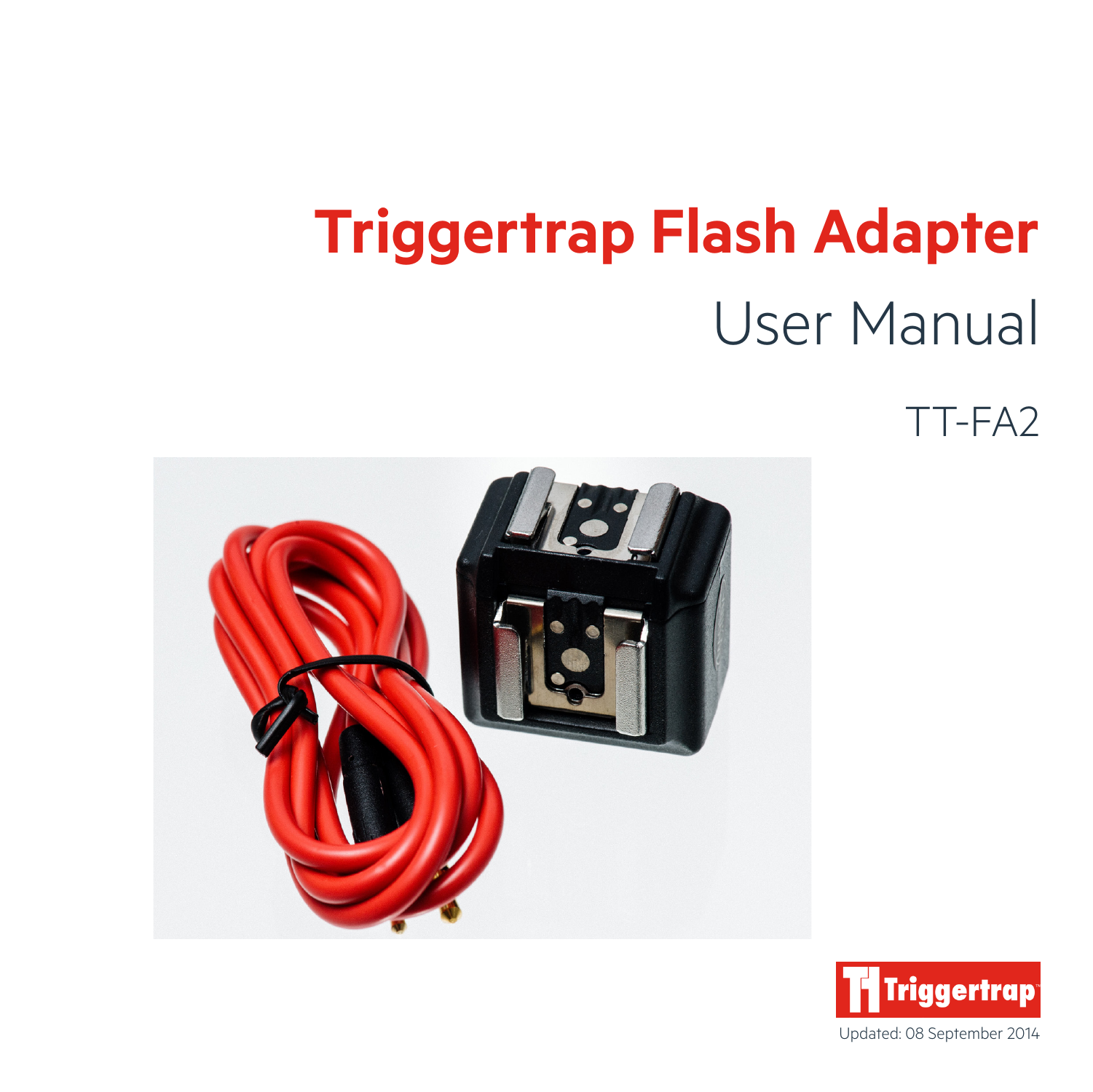### **Table of Contents**

| Why would I need to use Triggertrap flash Adapter?4    |  |
|--------------------------------------------------------|--|
| Setting up a flash with Triggertrap FLash Adapter 5    |  |
|                                                        |  |
|                                                        |  |
|                                                        |  |
|                                                        |  |
|                                                        |  |
|                                                        |  |
|                                                        |  |
| Example: Capturing a water balloon popping7            |  |
|                                                        |  |
|                                                        |  |
|                                                        |  |
|                                                        |  |
|                                                        |  |
| Troubleshooting with Triggertrap Flash Adapter8        |  |
| The flash is taking forever to fire, what's up?!       |  |
|                                                        |  |
| The flash keeps firing in quick succession and ruining |  |
|                                                        |  |
|                                                        |  |
|                                                        |  |
|                                                        |  |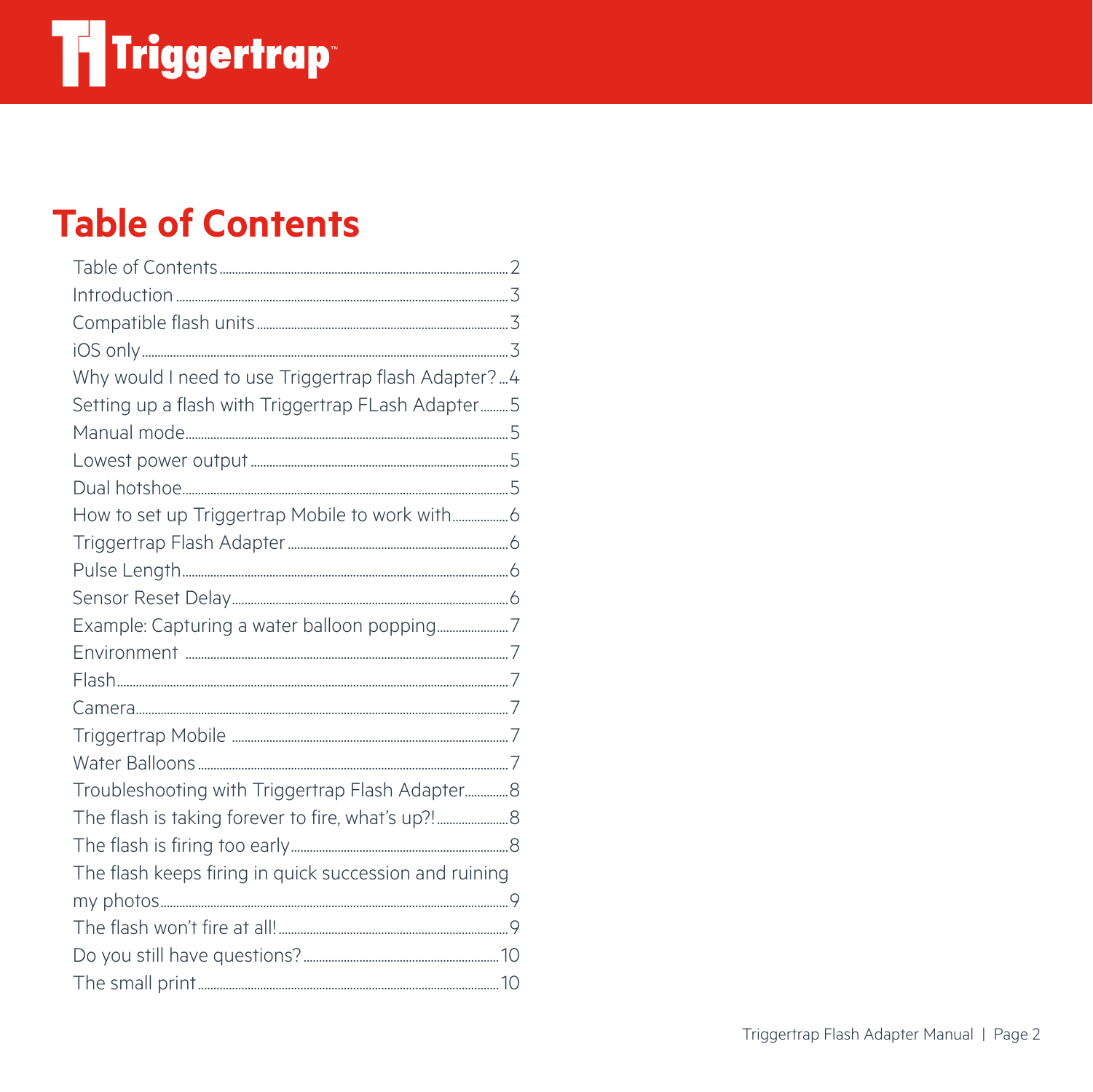### **Introduction**

Triggertrap Flash Adapter is a dual hotshoe mount and cable that enables you to trigger your flash using a range of triggering modes when used with the Triggertrap Mobile Dongle and Triggertrap Mobile app on an iOS device or with a Triggertrap hardware product.

Please note: this manual does not cover the triggering modes available in the Triggertrap Mobile app. For information on how to use the app please see the Triggertrap Mobile manual for your Android or iOS device.

#### **DID YOU KNOW?**

You can always get the most recent version of Triggertrap Mobile manual from our website – point your browser at http://tri.gg/manual

### **Compatible flash units**

All modern flash units that connect to a standard hotshoe should be compatible with Triggertrap Flash Adapter. This means that unfortunately Sony/Minolta flashes are not supported, unless you use a standard hotshoe adapter for them.

### **iOS only**

Although Triggertrap Mobile is compatible with both iOS and Android devices, the audio latency on Android devices is generally too large to achieve the high speed photography that Triggertrap Flash Adapter is capable of.

We therefore suggest that for best results Triggertrap Flash Adapter should only be used with iOS devices. Triggertrap Mobile is available on any iOS device running iOS 6.1 or newer including iPhones, iPads and iPod touches.

To read more about audio latency and Triggertrap Mobile check out our blog article here: https://triggertrap.com/ttmhigh-speed-triggering-android/.

#### **WARNING**

Never attempt to use the flash adapter with studio equipment or with high-voltage flashguns as this may damage your smartphone.

### **How to connect Triggertrap Flash Adapter**

- 1. Plug Triggertrap mobile dongle into the headphone port on your iOS device.
- 2. Plug the Flash Adapter cable into the port on the mobile dongle.
- 3. Plug the other end of the Flash Adapter cable into the dual hotshoe mount.
- 4. Mount your flashes and set them to 'manual'.
- 5. Open triggertrap app and make sure your iOS device's volume is set to full. Now you're ready!

Triggertrap Flash Adapter Manual | Page 3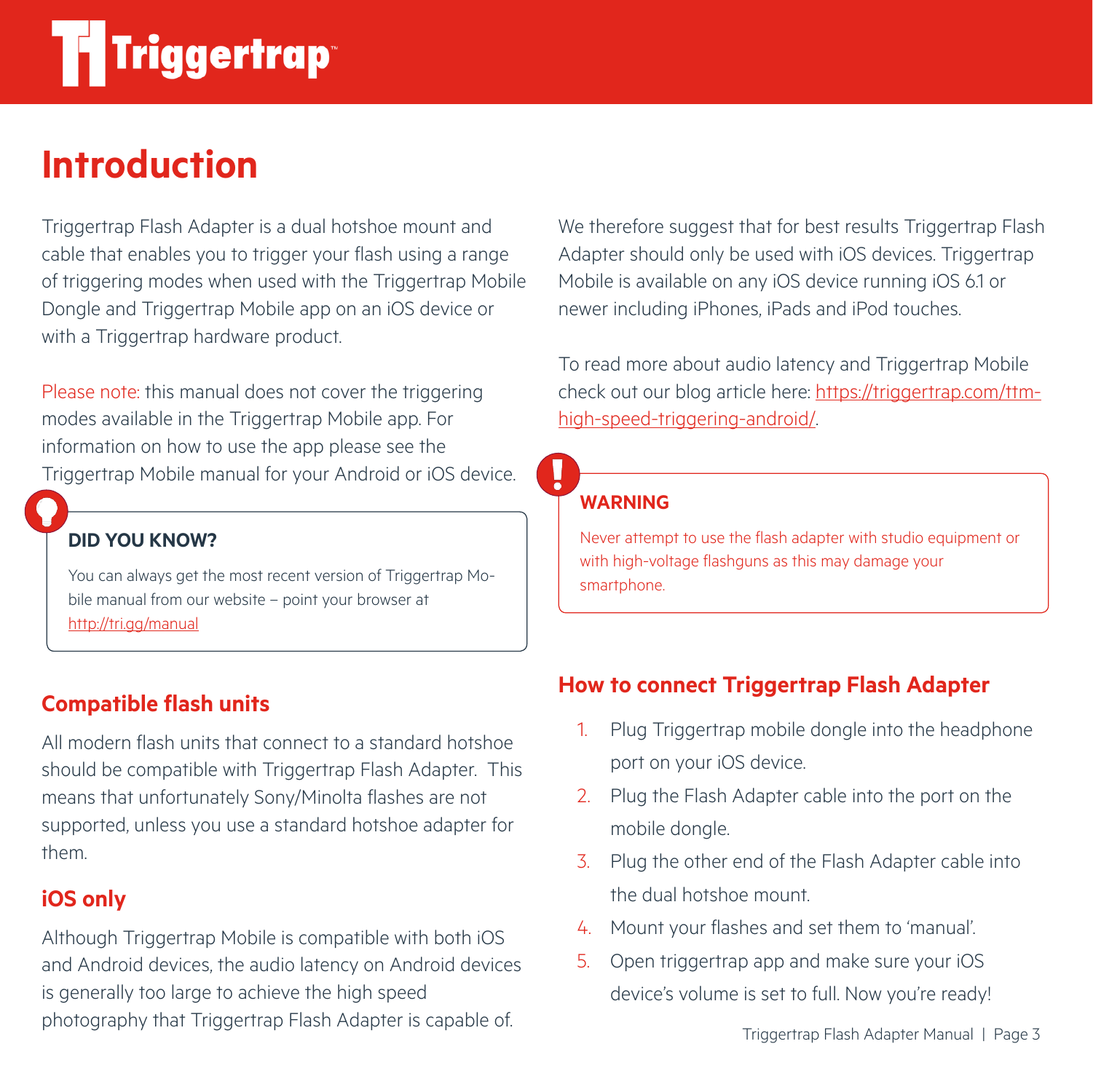### **Why would I need to use Triggertrap flash Adapter?**

There are a few reasons why you may want to use a flash with Triggertrap Mobile, but it all comes down to one key point, and that's speed!

Triggering a camera takes time. Before the camera fires, there's a load of mechanical stuff that has to happen first. This delay (known as shutter lag) can make a huge difference, especially when you're doing high speed photography. Firing a flash on the other hand is mighty fast - there's nothing mechanical to slow it down!

The maximum shutter speed on a camera is typically 1/4000 or, if you're lucky, 1/8000 of a second. Now, this is pretty fast for most photography, but often not fast enough for high speed shoots.

Using a flash is MUCH faster. For example, at its lowest power, a Nikon SB-800 has a flash duration of 1/41600 of a second, which is substantially faster than the fastest shutter speed.

This may sound confusing because we are talking about the flash speed and not the shutter itself but you can still use this flash speed as your exposure time. If you set up your high speed photo shoot in a totally darkened room, with the camera on bulb and your flash set to the lowest

power, the only light exposure you'll record is the short burst of light from the flash, making your exposure duration extremely short!

### **WARNING**

Always ensure you use the Triggertrap Mobile Dongle, and never attempt to connect your flash directly to your iOS device. Connecting the iOS device and the flash without a dongle could harm your flash, your iOS device, or both.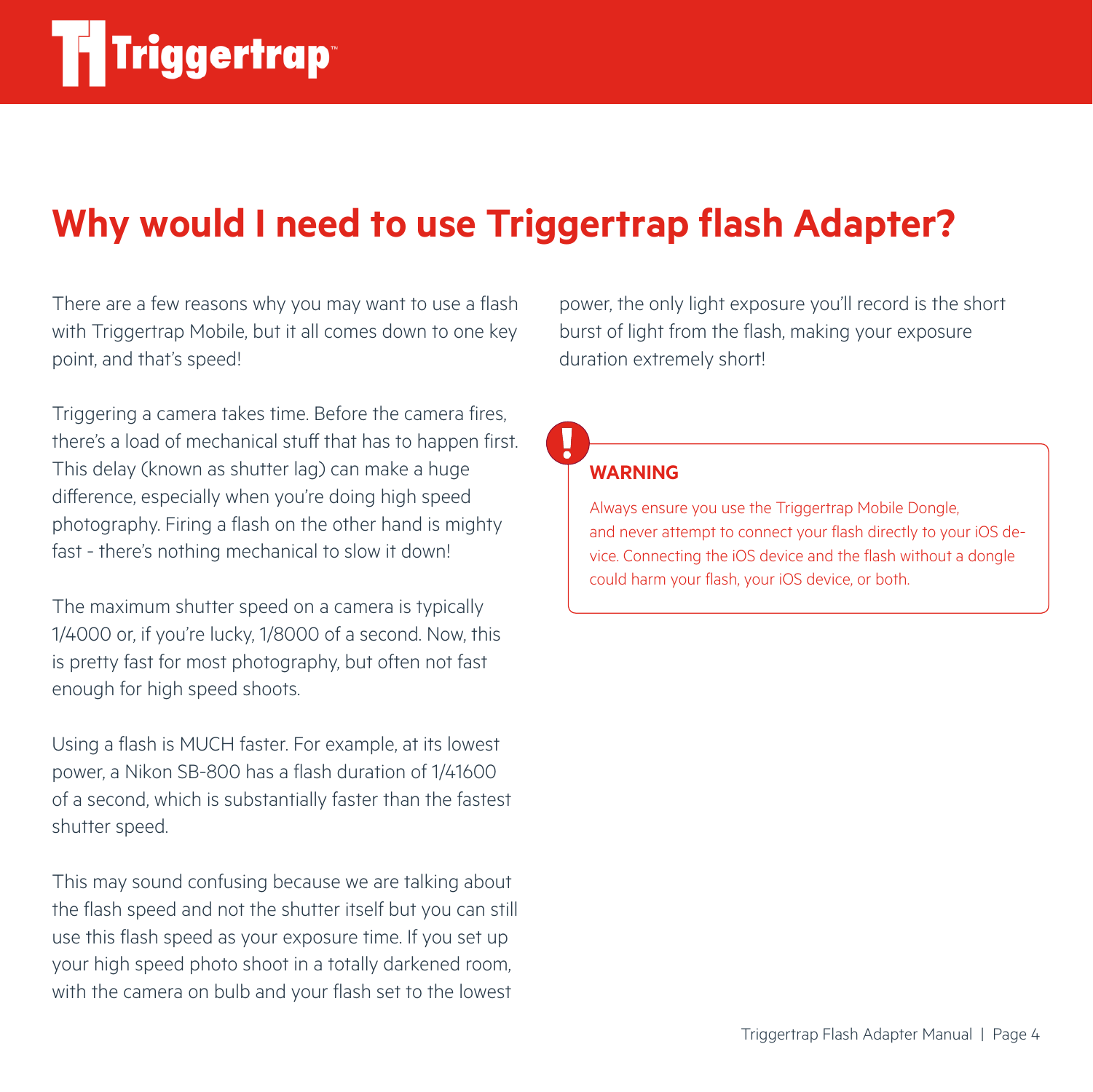### **Setting up a flash with Triggertrap FLash Adapter**

#### **Manual mode**

Most flash units will have a manual mode you can set them to. This mode best enables Triggertrap to control how and when the flash is triggered. If your flash unit does not have a manual mode, please refer to the manual to find the mode that best enables external trigger control.

#### **Lowest power output**

Using the lowest power output setting on your flash means that the flash duration is much shorter and your flash unit can work at its fastest, meaning that you will be able to achieve the highest speed possible.

#### **Dual hotshoe**

Triggertrap Flash Adapter's dual hotshoe mount allows you to control two flash units at the same time, giving you double the amount of light and a much more even and controllable spread of light.

Even though the flash adapter only has two hotshoes, there are still options for using multiple flashes for more intricate lighting setups . You could plug a radio trigger, like a Pocket Wizard or Radio Popper on one of the hotshoes, or you could set up other flashes with optical slaves. One thing to consider is that using radio triggers may slow things down slightly.



Photo: Bulb Smash by Paul Traviss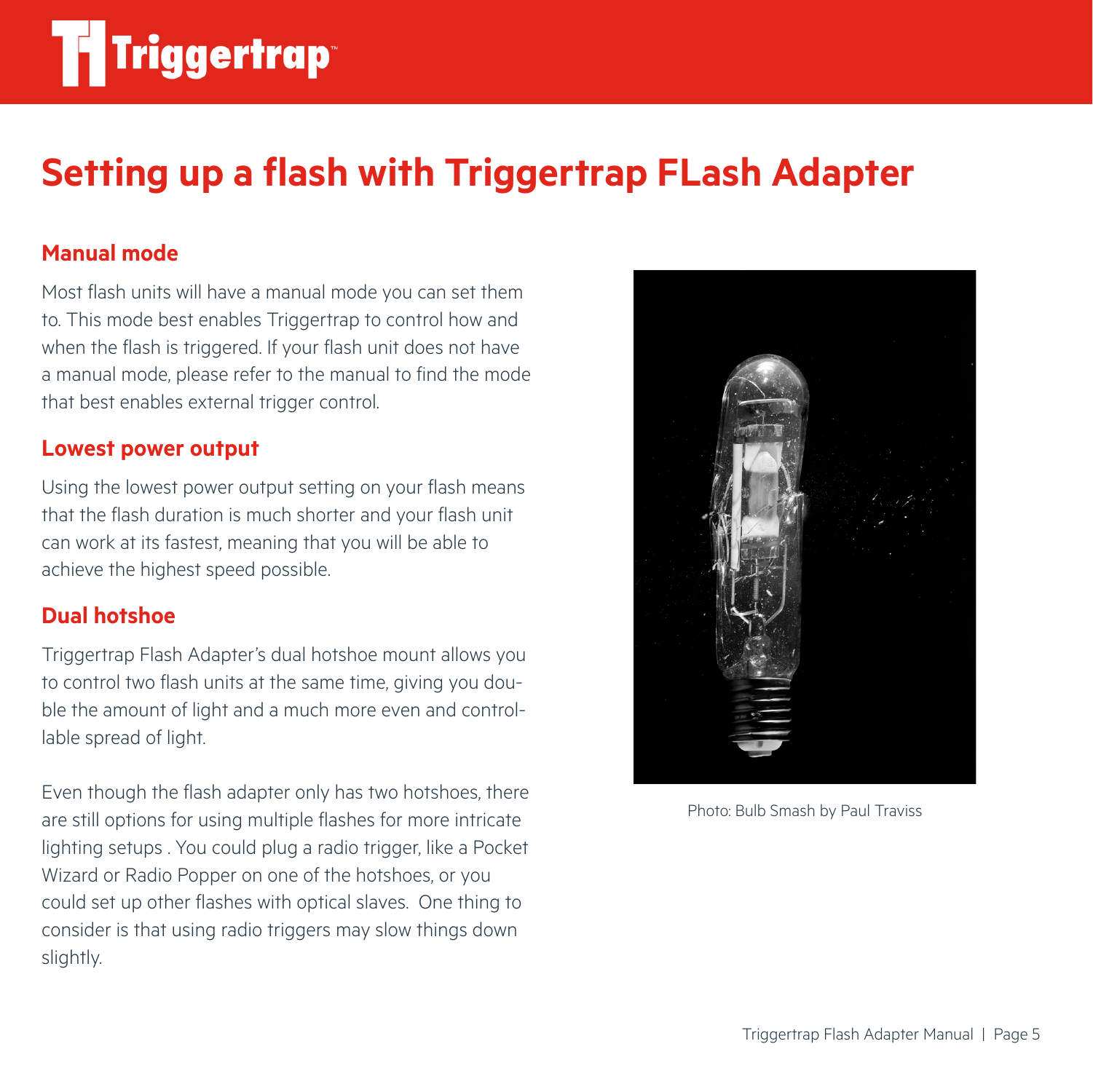## **How to set up Triggertrap Mobile to work with Triggertrap Flash Adapter**

### **Pulse Length**

The Pulse Length is the duration Triggertrap Mobile sends a signal to your flash. When you first launch the app, you will be greeted with a welcome screen. You will then be taken to the Menu.

From the Menu, select Settings. On this page you will see a box called Pulse Length. Set this to 30ms - Fast.

| $\bullet\bullet\bullet\bullet$ O2-UK $\widehat{\mathcal{P}}$<br>16:51<br><b>く</b> Settings | $\mathcal{I} \times \blacksquare$ |
|--------------------------------------------------------------------------------------------|-----------------------------------|
| 30 ms - flash                                                                              |                                   |
| 150 ms - camera                                                                            |                                   |
| 500 ms - slow camera                                                                       |                                   |
| 1000 ms - slow camera                                                                      |                                   |
| 1500 ms - slow camera                                                                      |                                   |
| 3000 ms - slow camera                                                                      |                                   |
|                                                                                            |                                   |

### **Sensor Reset Delay**

The sensor reset delay controls how quickly you want your sensor to reset before taking another photograph. You may want to consider setting a sensor reset delay in order to minimise any accidental multiple exposures or a strobe effect. Setting a delay of 5 seconds will cause Triggertrap Mobile to wait 5 seconds before firing the flash again.

| ••••• 02-UK ?     | 16:55 | $7$ $*$ $\blacksquare$ |
|-------------------|-------|------------------------|
| <b>く</b> Settings |       |                        |
| 0.05 s            |       |                        |
| 0.5s              |       |                        |
| 1 <sub>s</sub>    |       |                        |
| 2s                |       |                        |
| 3 <sub>s</sub>    |       |                        |
| 4s                |       |                        |
| 5 <sub>s</sub>    |       |                        |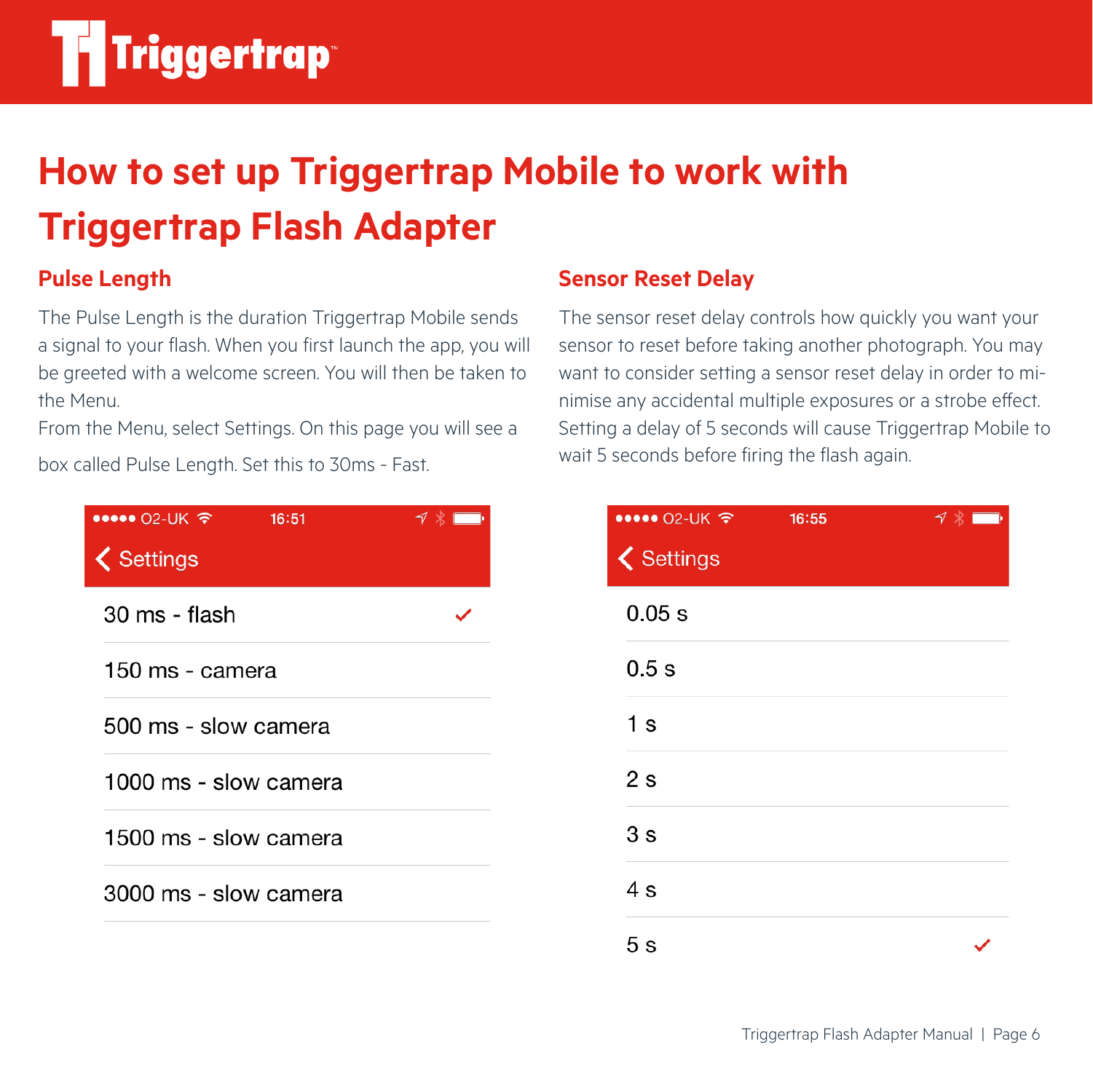### **Example: Capturing a water balloon popping**

One easy (yet seriously fun) way of experimenting with the flash adapter is to capture a water balloon popping! Here is our guide to setting up your photo shoot.

### **Environment**

You'll need to either set up for these photos in a darkened room (with something to catch the water from the balloon) or outside when it is dark, away from any sort of lights. In other words, the darker the better!

#### **Flash**

As mentioned above, set your flash to the lowest power possible. Point the flash at where you intend to pop the balloon, make sure the flash is far enough away so that you do not drown the image in light and overexpose it, but not too far away.

#### **Camera**

Set the camera on a tripod, put it in manual focus and manual exposure. Set the shutter speed to bulb, the aperture to a moderate value (e.g. f/8), and set the ISO. You'll want to take a series of test images as the ISO will need to be set so that the exposure is correct for the flash power. Manual focus the camera on the position you will be popping the balloon. To do this easily, place something (or someone!) where you are going to pop the balloon and focus on it (them).

### **Triggertrap Mobile**

Open up the app, go into Settings and make sure the Pulse Length is set to 30ms. Next set a Sensor Reset Delay of 5s.

Once this is done, go into Sound Sensor Mode, set the threshold to a level at which the flash wont be fired by any ambient noise. Place the iOS device at a safe distance from where you are going to pop the balloon.

### **Water Balloons**

In order to set Triggertrap Mobile off, you'll need a pop! If you have no luck getting a pop with a balloon full of water, blow some air into the balloon once you've part filled it with water.

When you're ready, start the sound sensor mode and clap to ensure the flash fires. Once you know the flash is ready to fire, open the shutter on the camera. Then it's time to pop the water balloon! One popped, close the shutter and you should have one extremely cool photo.

For a more in depth example, check out: http://howto.triggertrap.com/howto/capture-a-water-balloon-popping/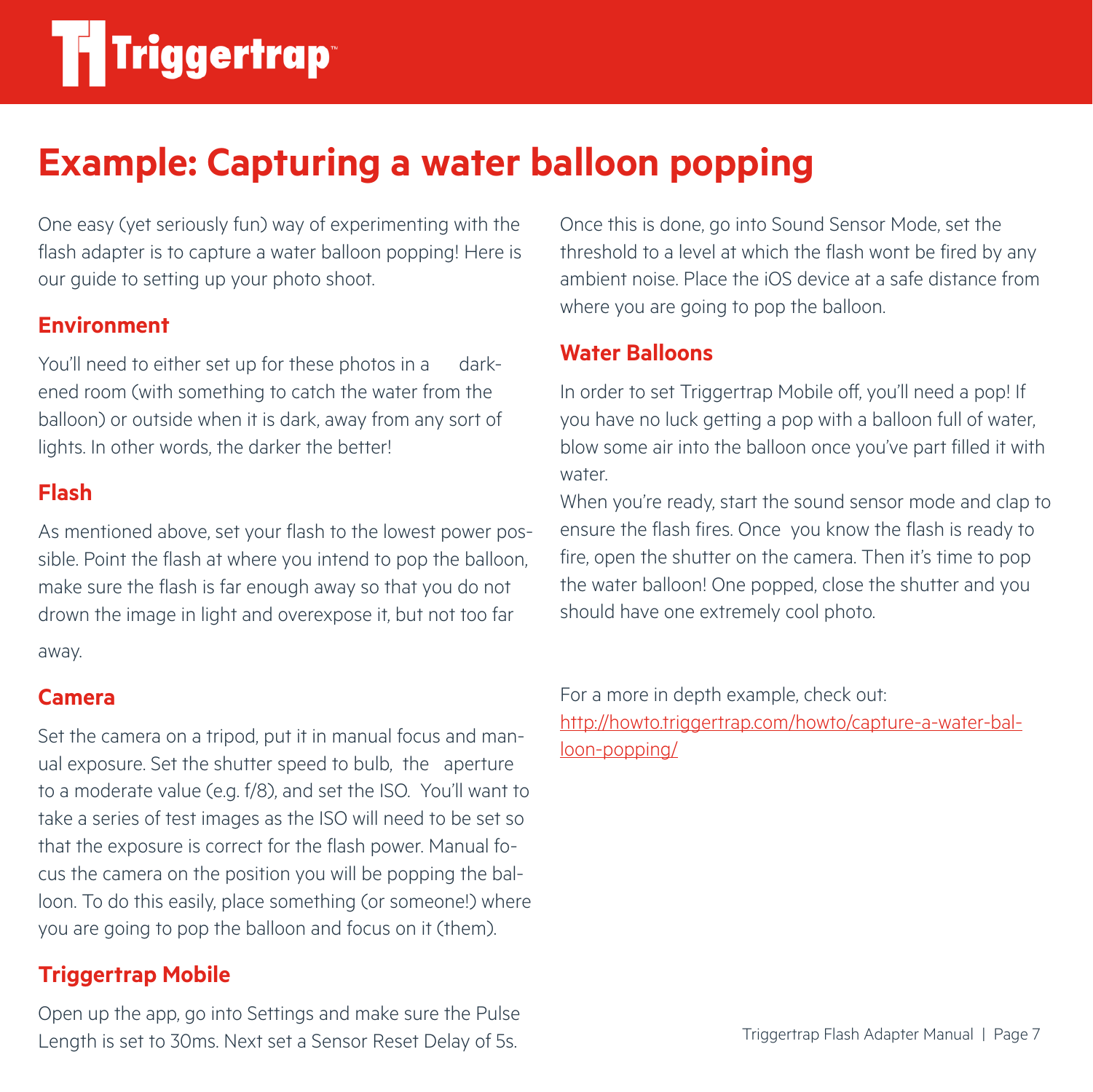### **Troubleshooting with Triggertrap Flash Adapter**

### **The flash is taking forever to fire, what's up?!**

One key thing to consider when using the sound trigger is how far away you place the smart device from the action. The closer to the source of the sound, the faster the flash will fire. This is simply because the further away the device is from the source of the sound, the further the sound has to travel.

For optimum results, place the iOS device as close as possible to the source of the sound. The closer to the source of the sound the device is, the quicker the device will react to the sound (as the sound has less distance to travel) and therefore the faster the flash is able to fire.

### **The flash is firing too early**

If your flash is firing before the action you want to capture has happened, you have two options.

You can move your iOS device further from the sound and/or from the scene you are trying to capture. This will give your device the necessary time to send the signal to your flash before the explosion happens! One metre is usually a good rule of thumb. Getting this right really does mean experimenting in order to get all relative distances correct for the perfect shot.

The other option is to go into the Triggertrap Mobile app settings and add a Sensor Delay, creating a set delay length before the flash is fired.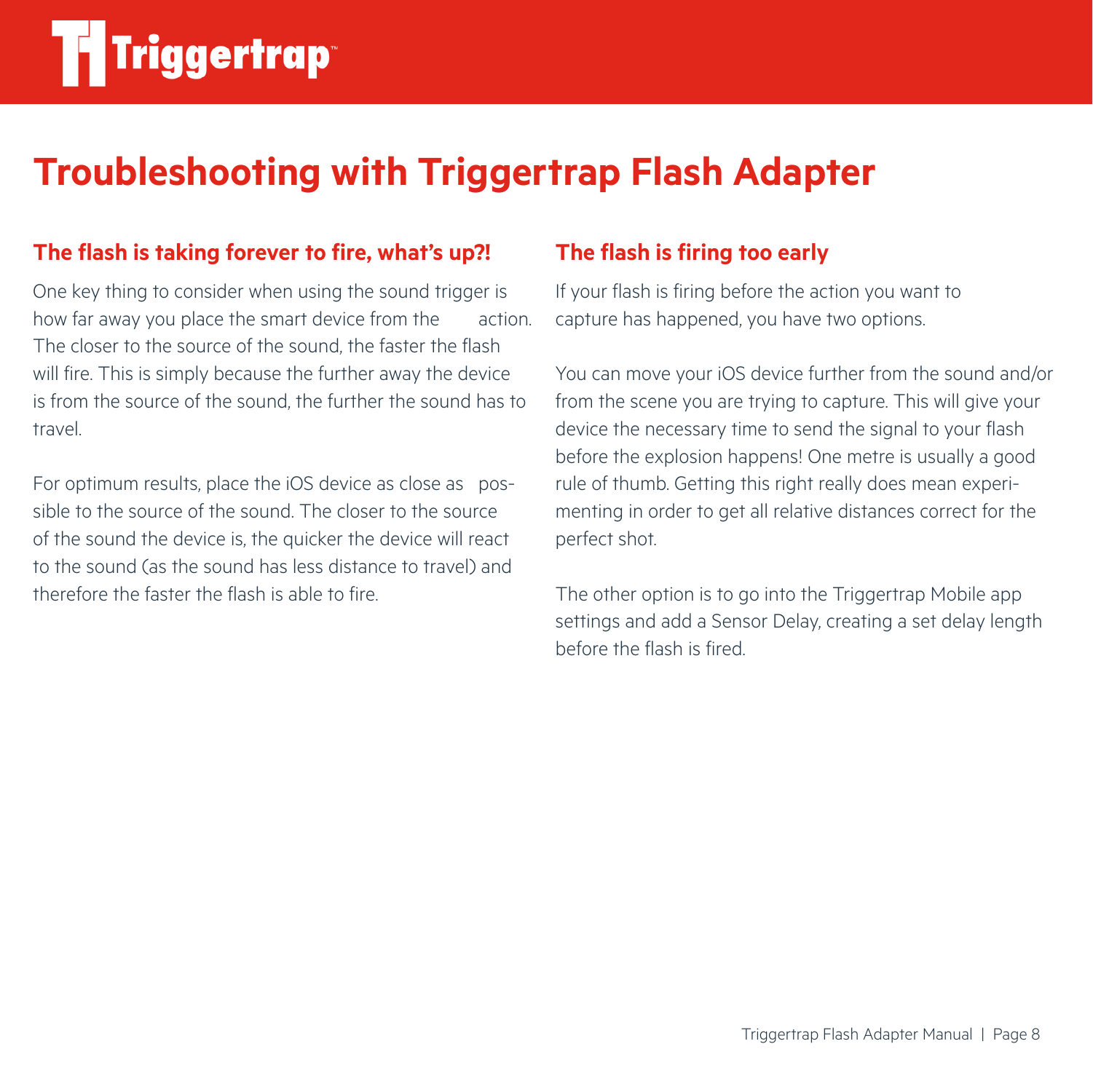### **The flash keeps firing in quick succession and ruining my photos**

- 1. First of all, check the settings on your flash unit. Are you in manual mode? Make sure you have turned off any presets that might allow your flash unit to strobe like this.
- 2. Check the threshold in the sensor mode you are using in Triggertrap Mobile. Is the threshold set too low, meaning that the sound level remains over the threshold for too long?
- 3. Go into Settings in Triggertrap Mobile and select a Sensor Reset Delay of about five seconds.
- 4. If none of the above seem to have helped, send us an email on hello@triggertrap.com

### **The flash won't fire at all!**

 1. Turn on your flash and press the 'test' button does the flash go off?

 2. Do NOT use the Triggertrap Mobile Dongle for this test: Connect your flash to the Triggertrap Flash Adapter, and connect the cable to the Flash Adapter. Now, please short-circuit the side of the cable that you usually plug into the

Triggertrap Flash Adapter, using some

aluminium foil. Does that trigger the flash?

- 3. Presuming step 1 and 2 resulted in your flash triggering correctly - have you tried your dongle with your camera? Does that work?
- 4. If none of the above work, send us an email to hello@triggertrap.com and we'll help you out!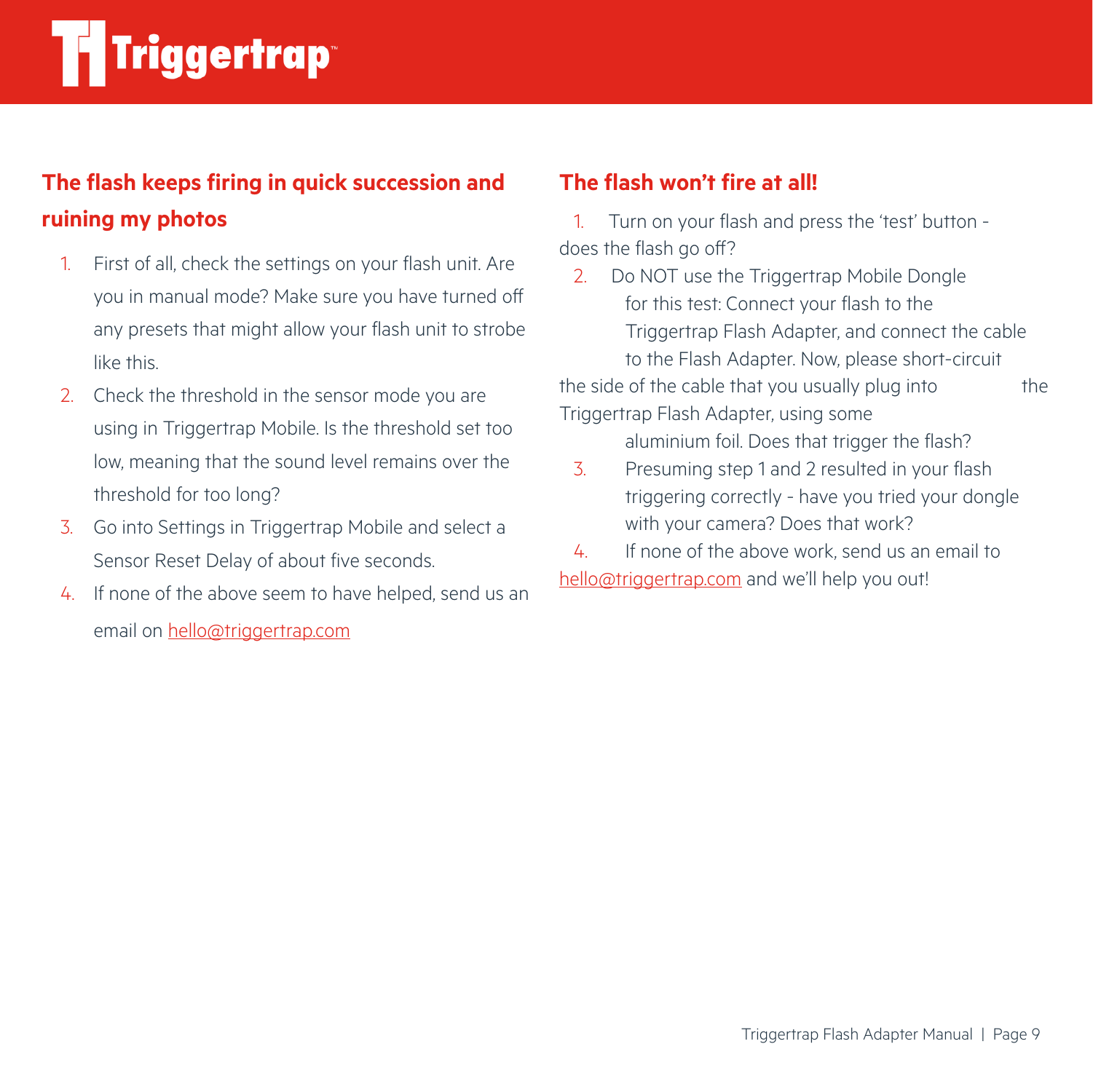# **Til Triggertrap**

### **Do you still have questions?**

We've done everything we can to make this manual as thorough as possible, but if you're still stuck, we'd love to help you out!

We have an extremely lively and helpful support forum on http://tri.gg/forum. If you've got a problem, search here first. Chances are that someone has already asked your question, and you'll be able to find your problem here.

We also have an FAQ Knowledge Base that lives at http://tri.gg/faq that will provide you with some clearer and more in depth explanations for some of our more commonly asked product questions.

### **The small print**

We have taken all care to ensure that this manual is as complete and as accurate as possible, but there may be mistakes here and there. If you spot any errors, please contact us on hello@triggertrap.com so we can fix it in the next version of our manual!

If you're looking for more in depth examples of ways you can use Triggertrap flash adapter for your high speed photography, don't forget to check out howto.triggertrap.com.

If you're still stuck, you can email our super friendly support team at hello@triggertrap.com